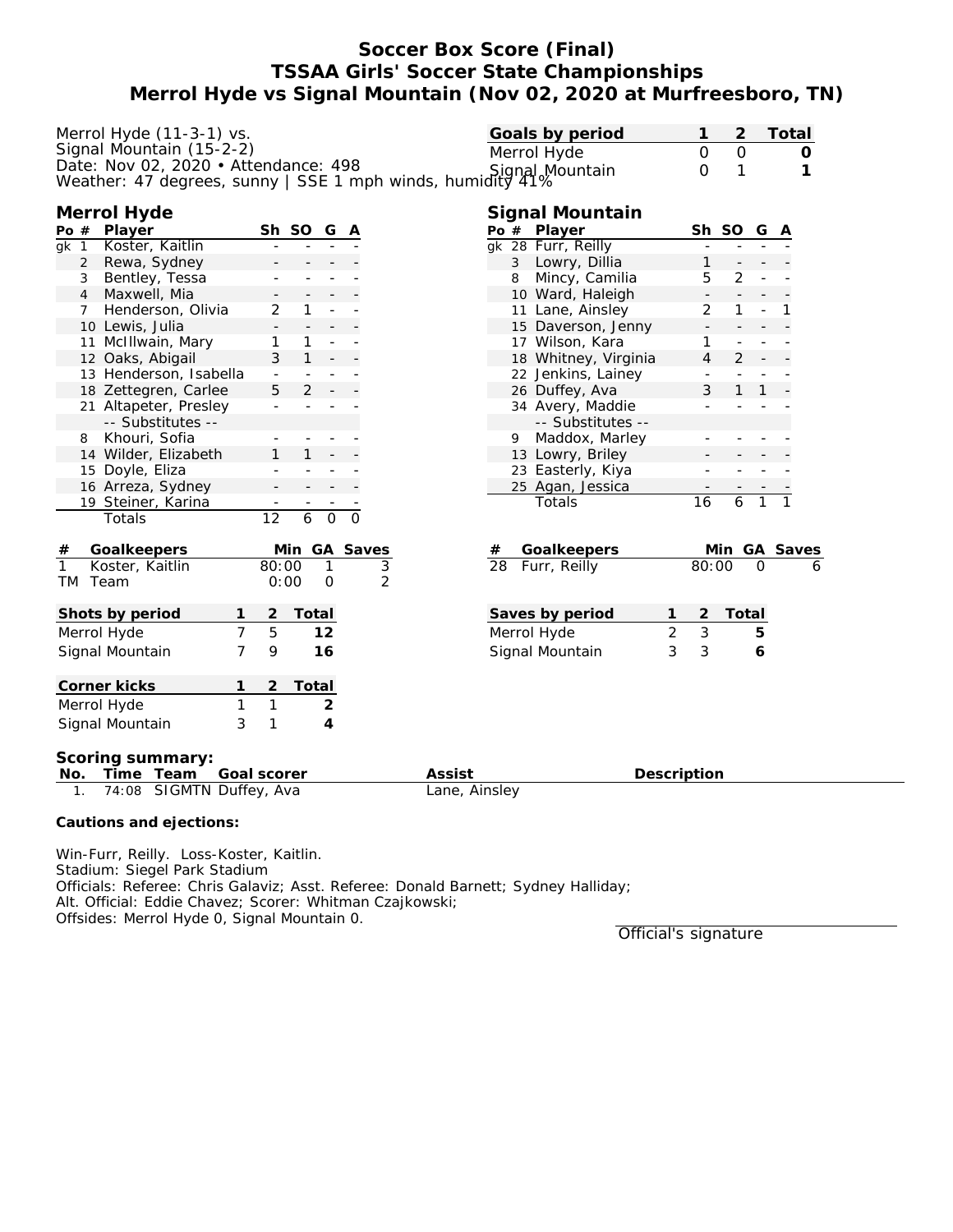## **Play-by-Play Summary (1st period) Merrol Hyde vs Signal Mountain (Nov 02, 2020 at Murfreesboro, TN)**

**Merrol Hyde Starters:**

- GK 1 Koster, Kaitlin
	- 2 Rewa, Sydney
	- 3 Bentley, Tessa
	- 4 Maxwell, Mia
	- 7 Henderson, Olivia
	- 10 Lewis, Julia
	- 11 McIllwain, Mary
	- 12 Oaks, Abigail
	- 13 Henderson, Isabella
	- 18 Zettegren, Carlee
	- 21 Altapeter, Presley

#### **Signal Mountain Starters:**

- 34 Avery, Maddie
- 15 Daverson, Jenny 26 Duffey, Ava
- GK 28 Furr, Reilly
	- 22 Jenkins, Lainey
	- 11 Lane, Ainsley
		- 3 Lowry, Dillia
		- 8 Mincy, Camilia
		- 10 Ward, Haleigh
		- 18 Whitney, Virginia
		- 17 Wilson, Kara
- 00:00 Koster, Kaitlin at goalie for Merrol Hyde.
- 00:00 Furr, Reilly at goalie for Signal Mountain.
- 06:19 Shot by MERROL Oaks, Abigail, SAVE Furr, Reilly {shot from close left wing}.
- 08:24 Foul on Merrol Hyde Zettegren, Carlee.
- 11:48 MERROL substitution: Arreza, Sydney for Henderson, Olivia.
- 13:00 Shot by MERROL Zettegren, Carlee, SAVE Furr, Reilly {shot from far left wing}.
- 14:12 MERROL substitution: Steiner, Karina for Lewis, Julia.
- 15:52 Shot by SIGMTN Mincy, Camilia HIT CROSSBAR {shot from in the box}.
- 16:32 Corner kick by SIGMTN Whitney, Virginia [16:32].
- 17:46 Shot by SIGMTN Mincy, Camilia BLOCKED {shot from in the box}.
- 18:30 Corner kick by SIGMTN Whitney, Virginia [18:30].
- 18:35 Shot by SIGMTN Lowry, Dillia WIDE RIGHT {shot from close left wing}.
- 19:27 Corner kick by SIGMTN Whitney, Virginia [19:27].
- 19:38 Shot by SIGMTN Whitney, Virginia, SAVE Koster, Kaitlin {shot from close right wing}.
- 21:38 Shot by SIGMTN Mincy, Camilia, SAVE Team {shot from in the box}.
- 21:45 MERROL substitution: Wilder, Elizabeth for Bentley, Tessa.
- 21:45 MERROL substitution: Henderson, Olivia for Steiner, Karina.
- 22:43 Foul on Signal Mountain Daverson, Jenny against MERROL Henderson, Olivia.
- 22:43 Shot by MERROL Oaks, Abigail HIT CROSSBAR {shot from in the box}.
- 22:43 Shot by MERROL Zettegren, Carlee WIDE RIGHT { shot from in the box}.
- 22:43 MERROL substitution: Lewis, Julia for Arreza, Sydney.
- 25:24 Foul on Merrol Hyde Lewis, Julia against SIGMTN Daverson, Jenny.
- 28:23 MERROL substitution: Arreza, Sydney for Oaks, Abigail.
- 28:23 MERROL substitution: Bentley, Tessa for McIllwain, Mary.
- 33:39 MERROL substitution: Oaks, Abigail for Wilder, Elizabeth.
- 33:39 MERROL substitution: McIllwain, Mary for Lewis, Julia.
- 34:24 Shot by MERROL Zettegren, Carlee, SAVE Furr, Reilly {shot from close right wing}.
- 34:48 Shot by MERROL Oaks, Abigail BLOCKED {shot from far left wing}.
- 36:42 Shot by SIGMTN Lane, Ainsley WIDE LEFT {shot from top of box}.
- 36:53 MERROL substitution: Steiner, Karina for Zettegren, Carlee.
- 37:39 Foul on Signal Mountain Wilson, Kara.
- 37:44 MERROL substitution: Doyle, Eliza for Rewa, Sydney.
- 37:56 Shot by MERROL Henderson, Olivia HIGH {shot from in the box}.
- 38:19 Corner kick by MERROL McIllwain, Mary [38:19].
- 39:53 Shot by SIGMTN Mincy, Camilia BLOCKED {shot from top of box}.
- 40:00 End of period [40:00].
- 40:00 For SIGMTN: #34 Avery, Maddie, #15 Daverson, Jenny, #26 Duffey, Ava, #28 Furr, Reilly, #22 Jenkins, Lainey, #11 Lane, Ainsley, #3 Lowry, Dillia, #8 Mincy, Camilia, #10 Ward, Haleigh, #18 Whitney, Virginia, #17 Wilson, Kara.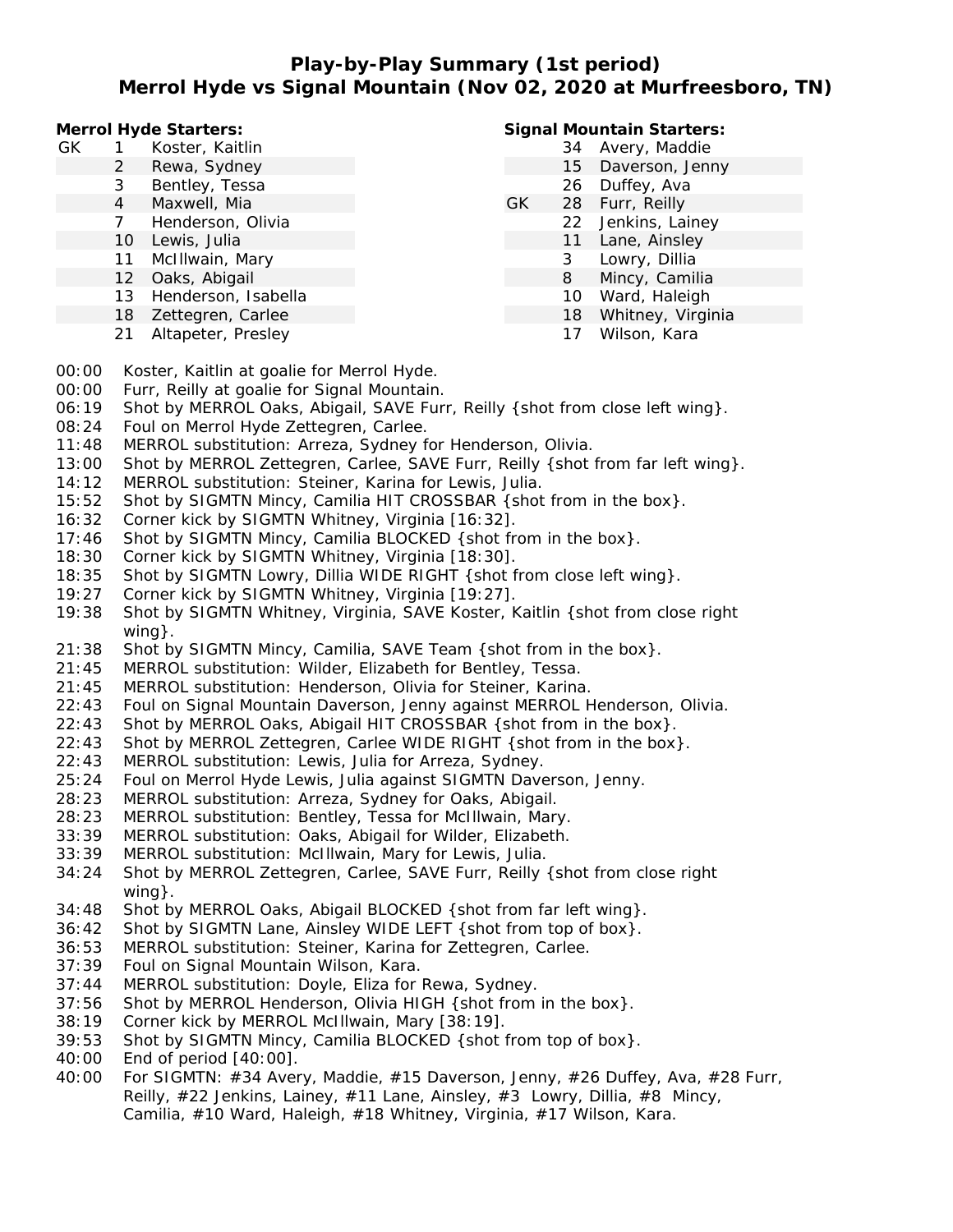# **Play-by-Play Summary (1st period) Merrol Hyde vs Signal Mountain (Nov 02, 2020 at Murfreesboro, TN)**

40:00 For MERROL: #1 Koster, Kaitlin, #2 Rewa, Sydney, #3 Bentley, Tessa, #4 Maxwell, Mia, #7 Henderson, Olivia, #10 Lewis, Julia, #11 McIllwain, Mary, #12 Oaks, Abigail, #13 Henderson, Isabella, #18 Zettegren, Carlee, #21 Altapeter, Presley.